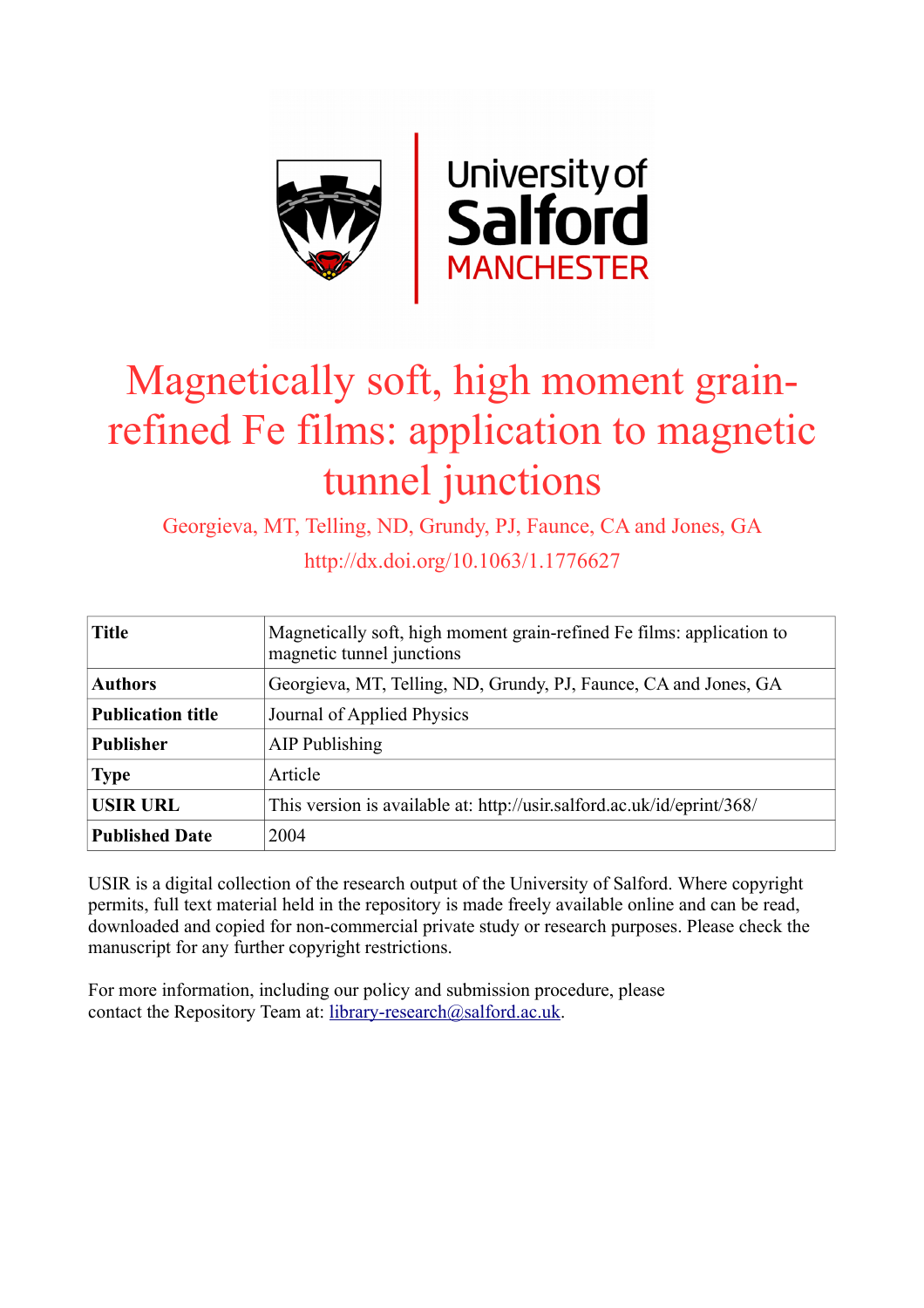# **Magnetically soft, high moment grain-refined Fe films: Application to magnetic tunnel junctions**

M. T. Georgieva, N. D. Telling,<sup>a),b)</sup> P. J. Grundy, C. A. Faunce, and G. A. Jones *Institute for Materials Research, University of Salford, Salford M5 4WT, United Kingdom*

(Received 15 October 2003; accepted 6 June 2004)

The effect of N-doping on the microstructure and magnetic properties of thin Fe layers has been employed to construct all Fe-electrode magnetic tunnel junctions that displayed the tunneling magnetoresistance (TMR) effect. Using low nitrogen doses, a reduction in coercivity was achieved due to grain refinement, without a concurrent decrease in the saturation magnetization of the Fe films caused by the formation of crystalline iron nitride phases. It was demonstrated that this N-induced grain refinement can be applied beneficially to control the switching field of the "free" layer in magnetic trilayer structures. In general the ability to control magnetic softness without reducing saturation magnetization will prove important for incorporating high spin-polarized materials into spin valves and TMR devices. © *2004 American Institute of Physics*. [DOI: 10.1063/1.1776627]

#### **I. INTRODUCTION**

In recent years there have been numerous reports on the soft magnetic properties of iron nitride based films, both in single and multiphase form.<sup>1</sup> For many practical applications, such as ultra-high-density data magnetic recording, magnetically soft, high moment pole materials are required. Furthermore, with the development of the giant magnetoresistance (GMR) and tunneling magnetoresistance (TMR) effect in spin valves and magnetic tunnel junctions, respectively, the research interest has been focused on high polarization, magnetically soft materials which can be used as "free" or "soft" magnetic layers in these trilayer structures. The high saturation mangetization of iron makes it suitable for the above applications although its coercivity is not as low as desired owing to its large magnetocrystalline anisotropy constant  $K_1 = 4.8 \times 10^5$  erg/cc. The addition of a few percent nitrogen to iron can promote a lower coercivity and magnetostriction without significant reduction of saturation magnetization. $2-5$ 

In this paper we use the microstructural and magnetic changes observed consequent upon N doping to soften magnetically the free Fe layer in  $Fe/Al<sub>x</sub>O<sub>y</sub>/Fe$  magnetic tunnel junctions (MTJs).

## **II. EXPERIMENT**

In order to establish the correct conditions for doping, single films were first grown on  $Si(100)$  wafers by magnetron sputtering in a high vacuum thin-film deposition chamber at a base pressure  $\leq 2 \times 10^{-8}$  mbar. Undoped, control iron films were deposited in Ar gas with a partial pressure of  $2.5 \times 10^{-3}$  mbar. The nitrogen doped iron layers were obtained with the addition of a low partial pressure of nitrogen to the sputtering gas (the exact conditions for each sample are listed in Table I). The deposition time was fixed, while the nitrogen partial pressure was varied in order to control the amount of nitrogen in the films. The magnetic properties were investigated by vibrating sample magnetometry (VSM) at room temperature. Structural characterization was achieved by a combination of transmission electron microscopy (TEM), electron diffraction and x ray reflectivity (XRR) measurements.

Tunnel junctions were prepared on thermally oxidized Si wafers  $(SiO<sub>2</sub>$  thickness 100 nm) with the nominal structure:  $Si(100)/Fe(300 \text{ Å})/\lbrace Al(40 \text{ Å}),O(t \text{ s})\rbrace/N$ -doped Fe $(600 \text{ Å})$ , where *t* was the oxidation timed varied as 150, 180, 210, and 240 s. The insulating spacer layers of Al*x*O*<sup>y</sup>* were prepared by first sputtering a thin  $(40 \text{ Å})$  Al layer on top of the Fe film and then reacting it with oxygen by direct exposure to an atomic (free radical) oxygen beam from an atom source. The junction area of  $10^4 \mu m^2$  was defined using *in situ* changeable contact masks. The oxidized Si wafers prevented current leakage through the substrate. Junction resistance and TMR were measured using a conventional dc four-probe technique.

#### **III. RESULTS AND DISCUSSION**

The deposition conditions for a set of six single  $Fe(N)$ films are summarized in Table I. Also included in this table I are the film thicknesses, the saturation magnetization  $M_{s}$  (obtained at an applied field of 3 kOe), and the phases identified by the TEM observations. The saturation magnetization values for each sample were obtained by calibrating the VSM with a Ni sample of known dimensions. In order to obtain the correct magnetic sample volume, each film thickness was determined by XRR measurements, while the film area was set by cutting square substrates of fixed  $5\times5$  mm<sup>2</sup> area. Although all samples from this series were deposited for the same time of 5 min, it was found that the thickness of the N-doped iron films decreased slightly with increasing nitrogen content in the films (see Table I). This could be caused by the additional nitrogen gas in the deposition chamber con-

a)Present address: Magnetic Spectroscopy Group, CCLRC Daresbury Laboratory, Daresbury, Warrington WA44AD, UK.

b)Author to whom correspondence should be addressed; electronic mail: n.d.telling@dl.ac.uk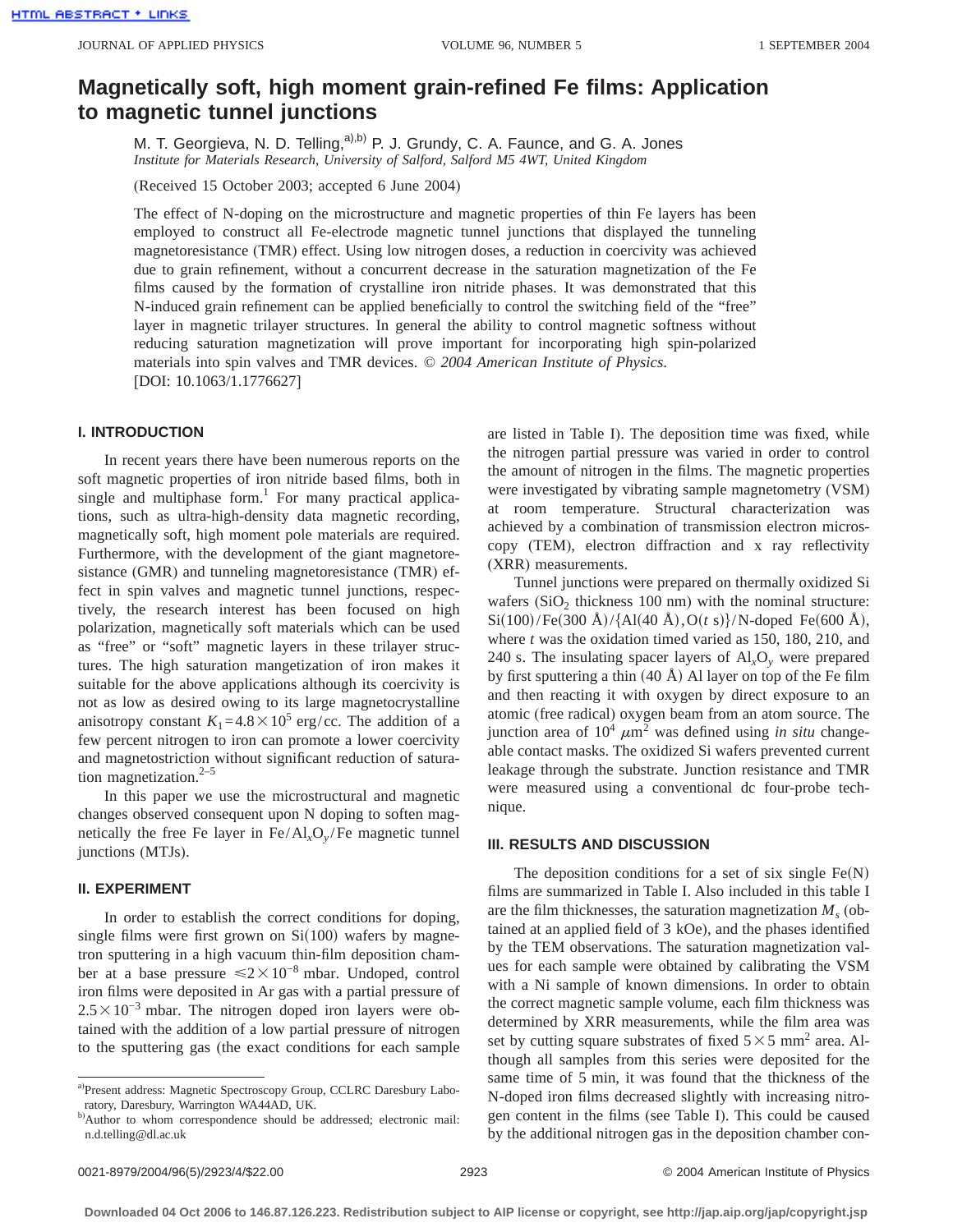TABLE I. Deposition conditions, film thickness, saturation magnetization recorded at *H*=3 kOe, coercivity (for easy axis, e.a., and hard axis, h.a.) and identified crystalline phases for a set of six  $Fe(N)$  single films.

| Sample<br>name   | $N_2/Ar$ gas<br>flow ratio $(\%)$ | Film<br>thickness $(\AA)$ | $M_s$ (emu/cc) | Coercivity<br>H <sub>c</sub> (Oe) | Identified<br>phases                      |
|------------------|-----------------------------------|---------------------------|----------------|-----------------------------------|-------------------------------------------|
| Fe $c$           | $\theta$                          | $305 \pm 5$               | $1730 \pm 30$  | 45                                | $\alpha$ -Fe                              |
| FeN1             | 1.1                               | $305 \pm 5$               | $1865 \pm 30$  | 20                                | $\alpha$ -Fe                              |
| FeN <sub>2</sub> | 1.9                               | $290 \pm 5$               | $1745 \pm 30$  | 14(e.a.), 6(h.a.)                 | $\alpha$ -Fe                              |
| FeN3             | 3.8                               | $275 + 5$                 | $1640 + 30$    | 11(e.a.), 6(h.a.)                 | $\alpha$ -Fe+ $\gamma$ 'Fe <sub>4</sub> N |
| FeN4             | 7.7                               | $265 \pm 5$               | $1540 \pm 30$  | 3                                 | $Fe2-3N$                                  |
| FeN <sub>5</sub> | 15.4                              | $245 + 5$                 | $1190 \pm 30$  | 2                                 | $Fe2-3N$                                  |

taminating the target surface, resulting in a lower deposition rate and thus a reduced thickness of the N-doped Fe films. The calculated values for  $M<sub>s</sub>$  using the thicknesses derived from the XRR scans are therefore more accurate than if the *M<sub>s</sub>* values were calculated for all samples assuming the same thickness.

The saturation magnetization measured for the undoped Fe film (sample Fe\_*c*, Table I) agrees well with the bulk value  $(1714 \text{ emu/cc})$ . It can also be seen from Table I that the saturation magnetization value  $M_s$  showed an apparent increase with an addition of a small amount of nitrogen to the sputtering gas  $(1.1\% N_2/Ar)$  gas flow ratio, sample FeN1), reaching a value of 1865 emu/cc (23.4 kG). Such an increase has been attributed previously to the formation of the Fe<sub>16</sub>N<sub>2</sub> phase.<sup>6,7</sup> However, there was no evidence for the existence of this phase in the TEM diffraction patterns of the samples investigated here (Fig. 1). Explanation of this increase in  $M_s$  above that for bulk Fe would require further study. Increasing the nitrogen content in the Ar gas resulted in a continuous decrease of the saturation magnetization for samples FeN3, FeN4, and FeN5, consistent with the presence of the FeN phases identified in these films.

The coercivity was found to decrease monotonically for all N-doped samples as the amount of nitrogen in the Fe films increased (see Table I). The formation of FeN phases in the higher N content (FeN3–FeN5) films, as determined from their electron diffraction patterns (Table I), is likely to be responsible for this decreased coercivity since these have been shown previously to be magnetically soft.<sup>1,8</sup> However, no crystalline phases other than bcc  $\alpha$ -Fe were identified from the TEM diffraction patterns for the first two N-doped samples FeN1 and FeN2 (see Table I and Fig. 1). On the other hand, the bright field micrographs (Fig. 1) revealed a significant reduction in the grain size of samples FeN1 and FeN2 ( $\leq$ 100 Å) compared to the undoped Fe sample, Fe<sub>c</sub>  $(250-350 \text{ Å})$ . Therefore the reduced coercivity in the first two N-doped iron films can be associated with this decrease in the grain size. Additionally, sample FeN2 had an anisotropic hysteresis loop, i.e., a weak uniaxial in-plane anisotropy appeared in this sample. Preferential ordering of interstitial nitrogen atoms might be responsible for this weak, induced uniaxial anisotropy as reported previously in FeAl $(N)$  alloy films.<sup>9</sup>

A reduction in coercivity has been observed previously in many FeN based alloys and is believed to be a result of the decrease of the grain size correlated with the increase of the nitrogen content in the film.<sup>5,10–13</sup> In nanocrystalline magnetic films with grain sizes  $\leq 100$  Å and ferromagnetic grain boundaries, a low coercivity is often interpreted as the result of averaging the magnetocrystalline anisotropy by the ferromagnetic exchange interaction.<sup>14</sup>

We now consider the inclusion of these magnetically soft (grain-refined) Fe layers in MTJs. As is evident from Table I the N-doped Fe film deposited at  $1.9\%$  N<sub>2</sub>/Ar gas flow ratio shows the most significant decrease in coercivity without formation of FeN phases and a saturation magnetization value as high as for the pure Fe film. Therefore its spin



FIG. 1. Bright field micrographs and the corresponding diffraction patterns for (a) undoped Fe film (sample  $Fe_{c}$ ), and for the N-doped Fe films; (b) sample FeN1, (c) sample FeN2. Insets show the corresponding selected area diffraction patterns.  $\alpha$ -Fe rings are designated as reflections from the following planes: 1{110}, 2{200}, 3{211}, 4{220}, 5{310}. The faint innermost rings seen in all samples can be indexed to a thin  $\gamma$ -Fe<sub>2</sub>O<sub>3</sub> surface oxide layer.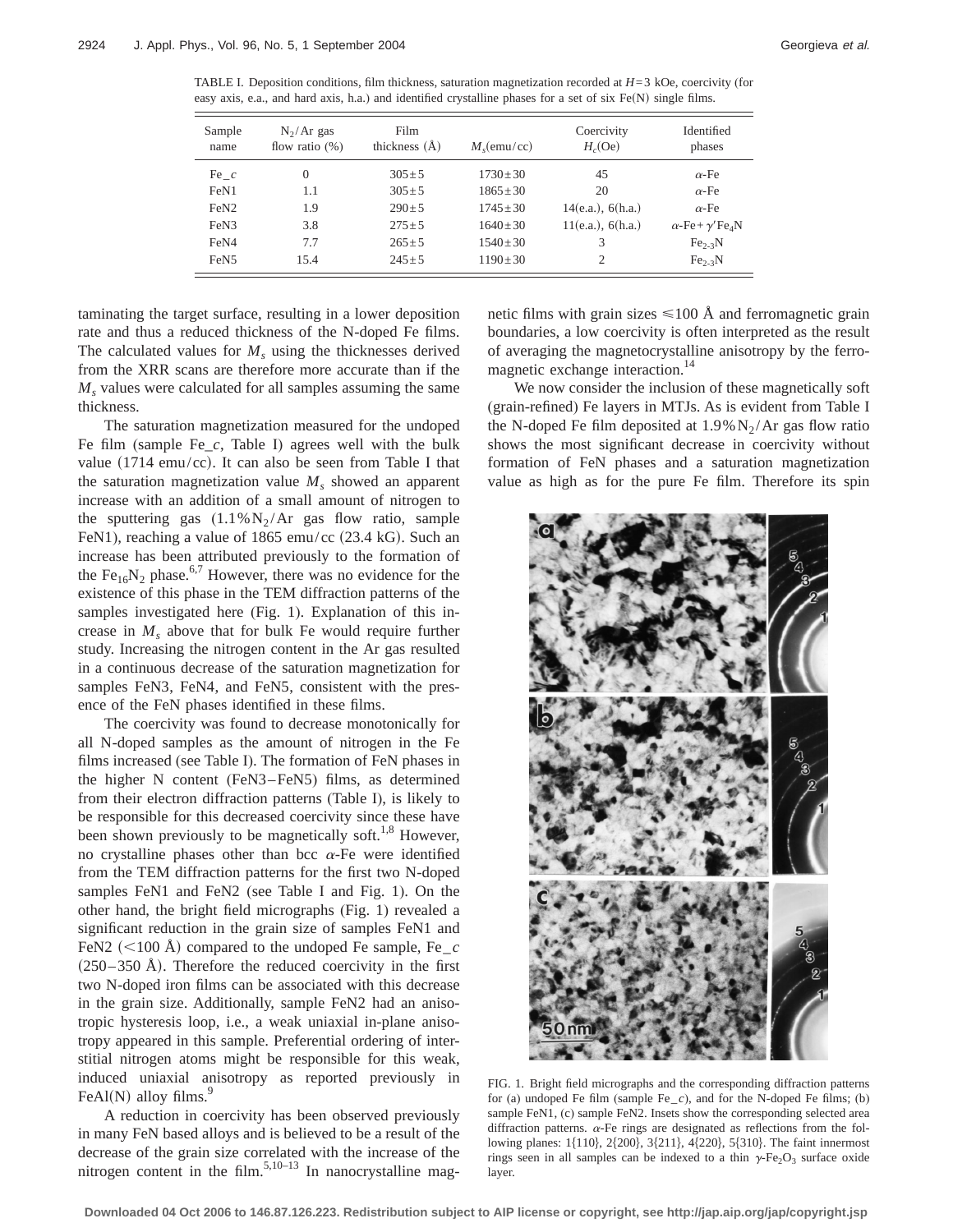

FIG. 2. Normalized junction resistances as a function of temperature for a set of four junctions with the same structure: Fe(400 Å)/Al{40 Å, O(x s)}/N-doped Fe (800 Å) where x is the oxidation time used for the barrier layer.

polarization value is expected to be high and we have chosen this film as the soft (free) magnetic layer in the present junctions.

In our previous work<sup>15</sup> we investigated the magnetization reversal process in trilayer films with the structure: Fe/AlN/Fe (soft). Ferromagnetic interlayer coupling was found in these trilayers which was well explained by the Néel coupling mechanism. By varying the soft Fe layer thickness we demonstrated that the ferromagnetic coupling could be suppressed and a good independent reversal of the magnetic layers obtained in a trilayer system consisting of hard/soft Fe layers. We have applied the same reasoning here to obtain a series of Fe/Al*x*O*<sup>y</sup>* /Fe (soft) tunnel junction structures.

All junction samples investigated showed nonlinear current-voltage  $(I-V)$  behavior at room temperature with a linear region up to about 100 mV and nonlinear one above it. The  $I-V$  curves were well fitted by the Simmons' model<sup>16</sup> allowing the estimation of the barrier parameters (i.e., the barrier width and barrier height). For the range of oxidation times used, the values for the barrier width varied between 14 and 18 Å while those for the barrier height varied between 0.6 and 1.2 eV. Although the values obtained for the barrier height are lower than those typically obtained with plasma oxidation of the barrier,<sup>17–19</sup> they are of the same order as the values reported for the natural and radical oxidation techniques.<sup>20–22</sup>

It has been shown recently<sup>23</sup> that good fits to the measured *I*-*V* curves do not preclude the existence of direct conduction via pinholes in the insulating barrier. Tunneling was thus confirmed as the principle transport mechanism by measuring the junction resistance of our samples as they were cooled from 300 to 30 K. All junctions showed a nonmetallic-like temperature dependence (Fig. 2), i.e., the resistance decreased with increasing temperature. The stronger temperature dependence of the junction resistance for all samples as compared to previous measurements $24$  can be ascribed to a spin-independent contribution to the junction resistance caused by the possible formation of a nonstoichiometric aluminum oxide  $(Al_xO_y)$  insulating layer. This



FIG. 3. (a) TMR measured for a junction sample with the structure: Fe(400 Å)/Al{40 Å, O(210 s)}/N-doped Fe(800 Å) and (b) corresponding VSM hysteresis loop of a planar trilayer film deposited simultaneously with the junction.

suggestion is very likely since the deposited Al layer was quite thick and the oxidation process used (atomic free radical oxidation) is a relatively slow and low energy process.

The weakest temperature dependence was found for the junction with the 210 s oxidation time used for the barrier formation, which can be an indication for the optimal oxidation time in this set of samples. Furthermore, TMR measurements performed at room temperature showed the greatest effect for this oxidation time.

The TMR curve for this optimal sample, together with the *M*-*H* loop from the simultaneously prepared planar trilayer film with the same structure, are shown in Fig. 3. Although the junction area itself is much smaller than the planar trilayer sample  $(5 \times 5 \text{ mm}^2)$  and the ferromagnetic (FM) electrodes may be thinner due to deposition through the shadow masks (resulting in a stronger Néel-type FM coupling in the junction samples), the planar sample reversal still provides a reasonable illustration of the magnetization reversal process in the junctions. The maxima in the TMR curve [Fig. 3(a)] can be seen to correlate well with the plateau regions in the *M*-*H* loop [Fig. 3(b)] which correspond to the antiparallel alignment of the soft (free) and hard FM layers. The lack of a well-defined plateau region in the TMR curve [Fig. 3(a)] can be an indication of ferromagnetic coupling which can lead to a not fully independent switching of the two magnetic layers, and thus a reduction in the measured TMR. However, it can be seen that even when two